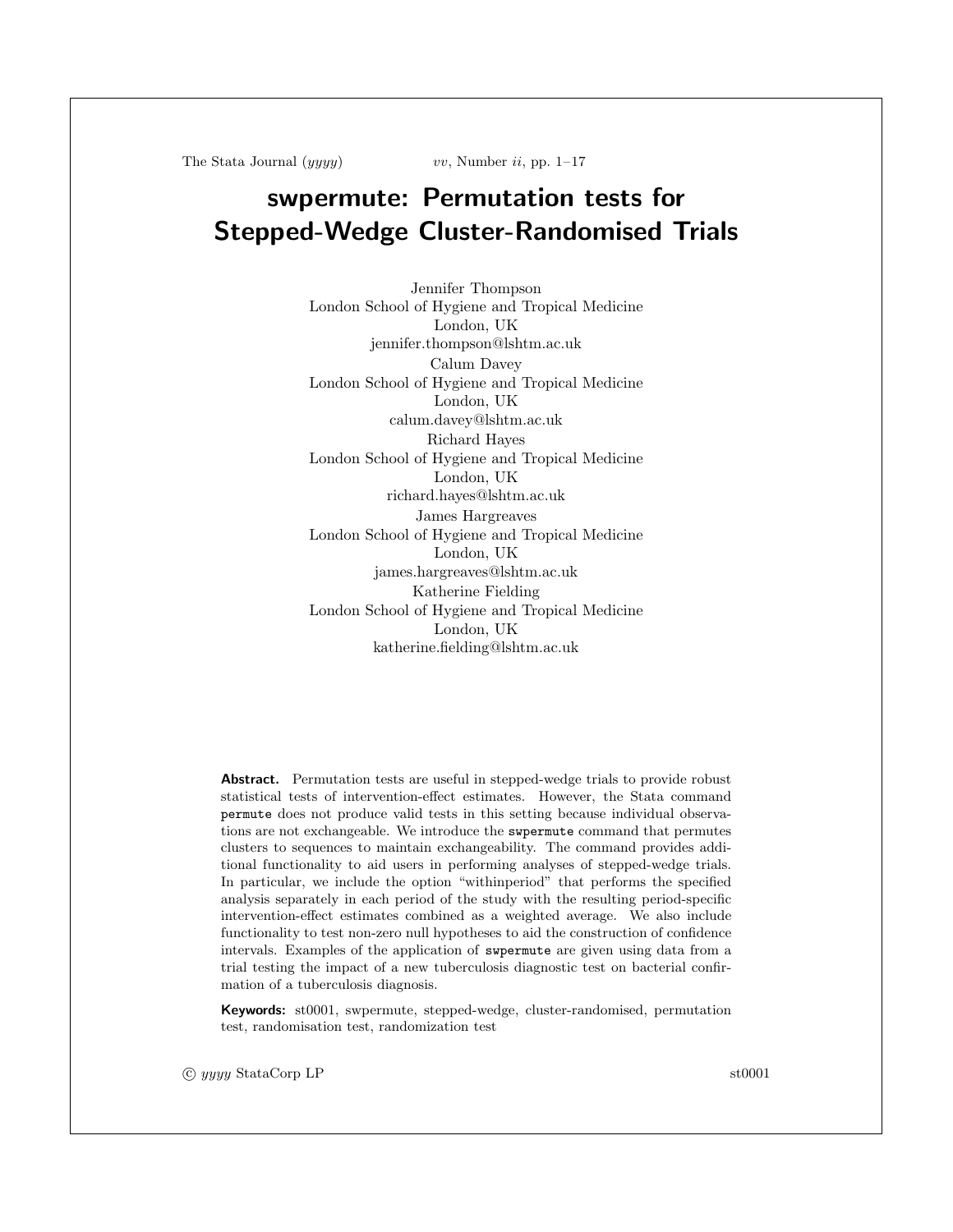## 1 Introduction

Permutation tests are a commonly used non-parametric statistical technique, used to calculate p-values without making distributional assumptions [\(Pitman](#page-13-0) [\(1937\)](#page-13-0), [Eden](#page-13-1) [and Yates](#page-13-1) [\(1933\)](#page-13-1), [Fisher](#page-13-2) [\(1960\)](#page-13-2)). In individually randomised trials, they are used because they make no distributional assumptions, provide exact p-values and confidence intervals, and do not rely on large sample approximations [\(Ernst](#page-13-3) [\(2004\)](#page-13-3)); the Stata command permute provides an intuitive and simple way to perform permutation tests in this simple scenario.

While the benefits of permutation tests hold for more complex randomised designs, such as stepped-wedge cluster-randomised trials (SW-CRTs), permute cannot perform a valid test for these complex designs. In a cluster-randomised trial (CRT), the allocation of clusters of individuals, such as villages or hospital wards, is randomised. An SW-CRT is a CRT run over a number of periods. Clusters are randomised to sequences, where each sequence receives the control condition for a different number of periods, and then receive an intervention condition for the remaining periods of the trial (Figure 1). Parametric analysis of SW-CRTs requires specification of the correlation structure over time within cluster. This can be difficult to prespecify and results are sensitive to misspecification [\(Thompson et al.](#page-14-0) [\(2017\)](#page-14-0)), and so permutation tests, which do not require specification of correlation structures, are appealing [\(Hayes and Moulton](#page-13-4) [\(2009\)](#page-13-4), [Thompson et al.](#page-14-1) [\(2018\)](#page-14-1), [Ji et al.](#page-13-5) [\(2016\)](#page-13-5), [Wang and DeGruttola](#page-14-2) [\(2017\)](#page-14-2)).



Figure 1: Schematics of a stepped-wedge cluster-randomised trial. White  $=$  time in control condition, Grey = time in intervention condition

Here we introduce a new command, swpermute. The new command allows specification of clustering and allocation to a sequence of intervention conditions to enable use with CRTs in general, but with a particular focus on SW-CRTs. In the next section, we provide an overview of permutation tests for SW-CRTs. In section [3,](#page-3-0) we outline the syntax of the swpermute command. In section [4,](#page-7-0) we demonstrate the use of swpermute with two examples.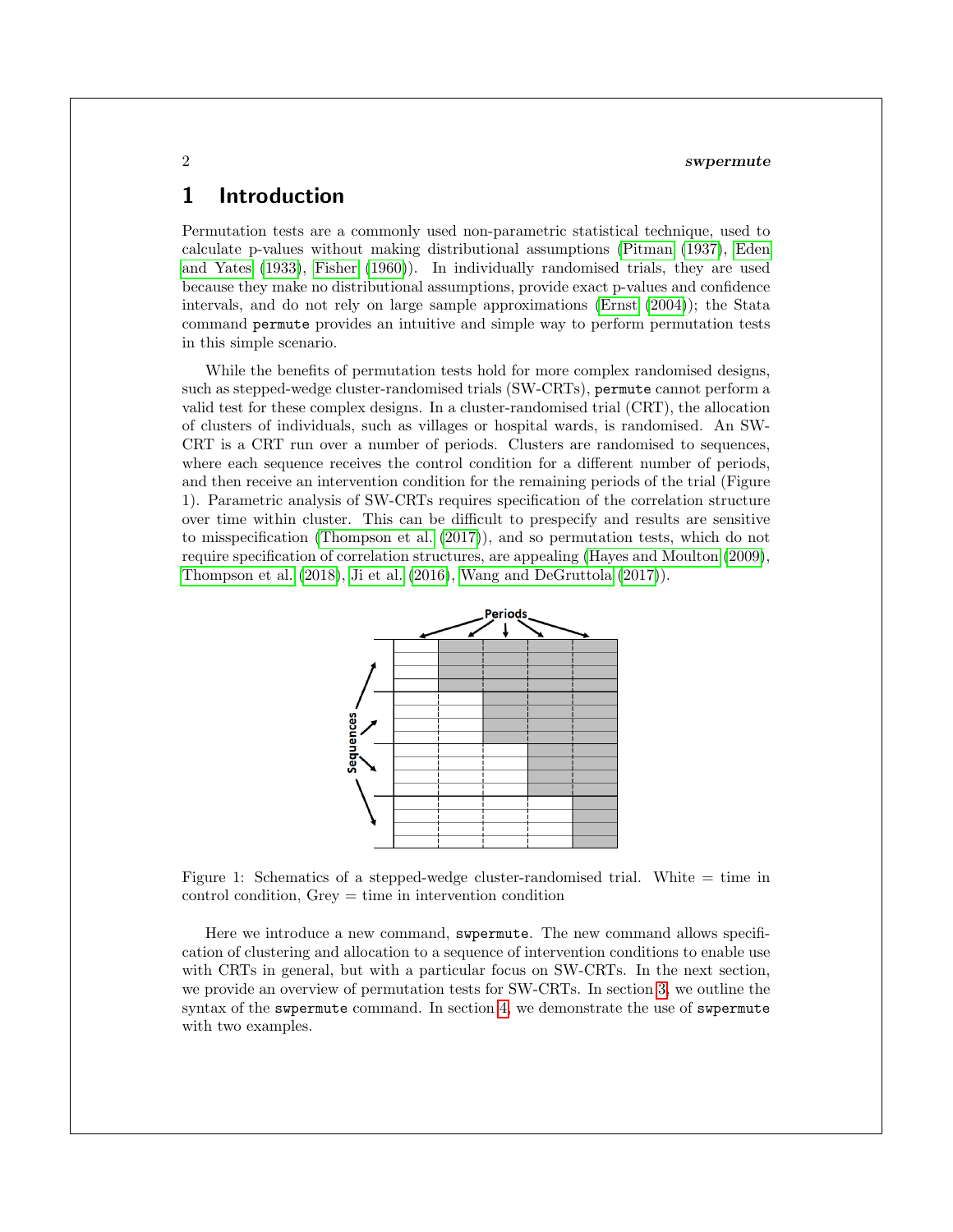## 2 Technical details

The swpermute command is designed for trials with two treatment conditions; usually, this will be a control and intervention condition, so we will use this terminology throughout this paper. In this section, we will provide a summary of the permutation test, and how this is implemented in swpermute.

#### 2.1 Permutation Tests with individual randomisation

Details of the permutation test can be found elsewhere, such as [Good](#page-13-6) [\(2006\)](#page-13-6): here, we provide a brief summary.

In an individually randomised trial, we have a sample of observations, half of which were collected under a control condition and half under an intervention condition. We are interested in knowing whether the control and intervention conditions result in a different distribution of outcomes. If there is truly no difference between the two conditions, then assignment of observations to each condition is arbitrary, and for any set of assignments of the observations to the control and intervention conditions, we can estimate an intervention effect. By repeating this process for each unique assignment of observations to conditions, we obtain the exact distribution of the intervention effect estimator under the null hypothesis of no effect. The p-value, defined as the probability of the observed data if there is no intervention effect, is then given as the proportion of permuted intervention effects the same as or more extreme than that observed.

#### Monte-Carlo permutations

Computational complexity of this process is simplified by randomly sampling a number of permutations from all possible permutations, with or without replacement, a process known as Monte-Carlo permutations [\(Good](#page-13-6) [\(2006\)](#page-13-6)). The p-value calculated may differ when the process is repeated with a different set of permutations.

#### Constructing Confidence Intervals

Confidence intervals are created by finding the boundaries of hypothesised intervention effects that lead to two-sided p-values less than the  $\alpha$  level. One way to identify the confidence limits is to test several hypothesised intervention effects to see whether the p-value is larger or smaller than  $\alpha$ .

A hypothesised intervention of  $\theta = \theta_A$  is tested by first subtracting  $\theta_A$  from observations collected in the intervention condition, then running the permutation test as described above to get a p-value [\(Good](#page-13-6) [\(2006\)](#page-13-6), [Rigdon and Hudgens](#page-13-7) [\(2015\)](#page-13-7)). The random number seed should be set to the same seed as the original analysis so that one set of permutations are used throughout the analysis, allowing the confidence intervals and p-value to coincide with one another.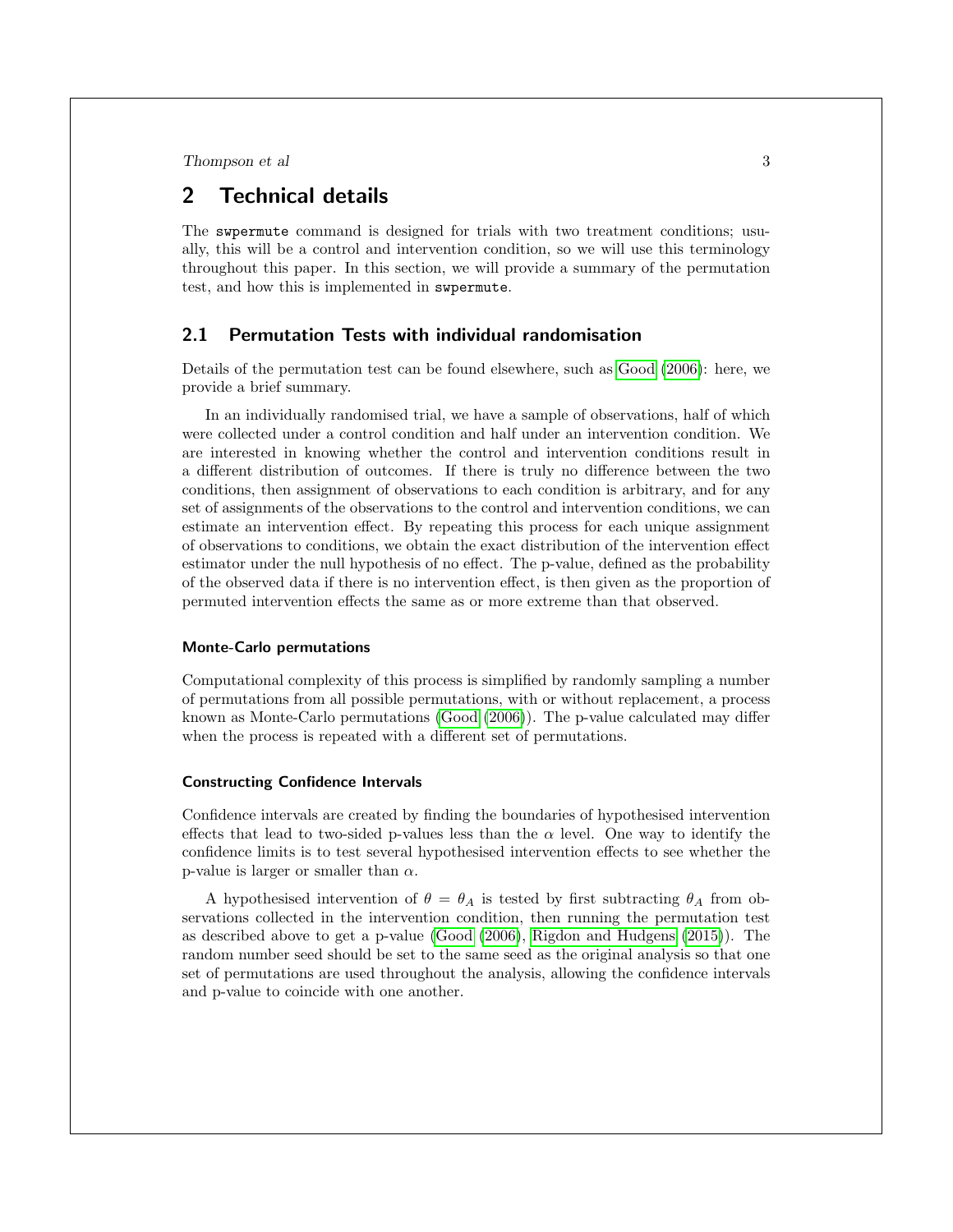### 2.2 Extending permutation tests to stepped-wedge cluster-randomised trials

Two assumptions are required for permutation tests to be valid.

Firstly, permutation tests test equivalence of distributions between the conditions. This means they will return a small p-value if either the mean or variance of outcomes differ. The effect of an intervention varying between observations is an example of the latter.

Secondly, permutation tests assume exchangeability of observations. This means that any assignment of observations to the conditions is equally likely. In the context of SW-CRTs, exchangeability holds for the assignment of clusters to sequences but will not hold at the individual observation level. Clusters should therefore be permuted between sequences. The permute command permutes individual observations, so is not a valid test for SW-CRTs. The swpermute command permutes clusters to sequences so is valid for SW-CRTs (as well as CRTs with other designs).

#### 2.3 Selecting an intervention effect estimator for a stepped-wedge trial

Permutation tests provide a p-value and confidence intervals for a given intervention effect estimator. A key design feature of all SW-CRTs is that the intervention effect is confounded with time. Therefore, the chosen estimator must account for this confounding either by adjusting for period effects, or by conditioning on periods.

To adjust for period effects, generalised linear models or generalised linear mixed models can be utilised [\(Bellan et al.](#page-13-8) [\(2015\)](#page-13-8), [Ji et al.](#page-13-5) [\(2016\)](#page-13-5), [Wang and DeGruttola](#page-14-2)  $(2017)$ .

To condition on period, the analysis can be conducted within each period with resulting within-period estimates combined as a weighted average. More details of this method, also known as a vertical analysis, are given in [Thompson et al.](#page-14-1) [\(2018\)](#page-14-1). Any analysis that can be used for a parallel CRT could be used within each period, for example [Thompson et al.](#page-14-1) [\(2018\)](#page-14-1) suggested using a cluster-level analysis in each period.

The overall intervention effect estimate can be estimated more accurately by using appropriate weights for each period [\(Hayes and Moulton](#page-13-4) [\(2009\)](#page-13-4)). Periods can be weighted by the imbalance in the number of clusters in the control and intervention conditions [\(Matthews and Forbes](#page-13-9) [\(2017\)](#page-13-9)), or by the precision of within-period estimates [\(Thompson et al.](#page-14-1) [\(2018\)](#page-14-1)).

## <span id="page-3-0"></span>3 The swpermute Command

In this section, we describe the swpermute command.

The swpermute command runs a permutation test for SW-CRTs using any analysis,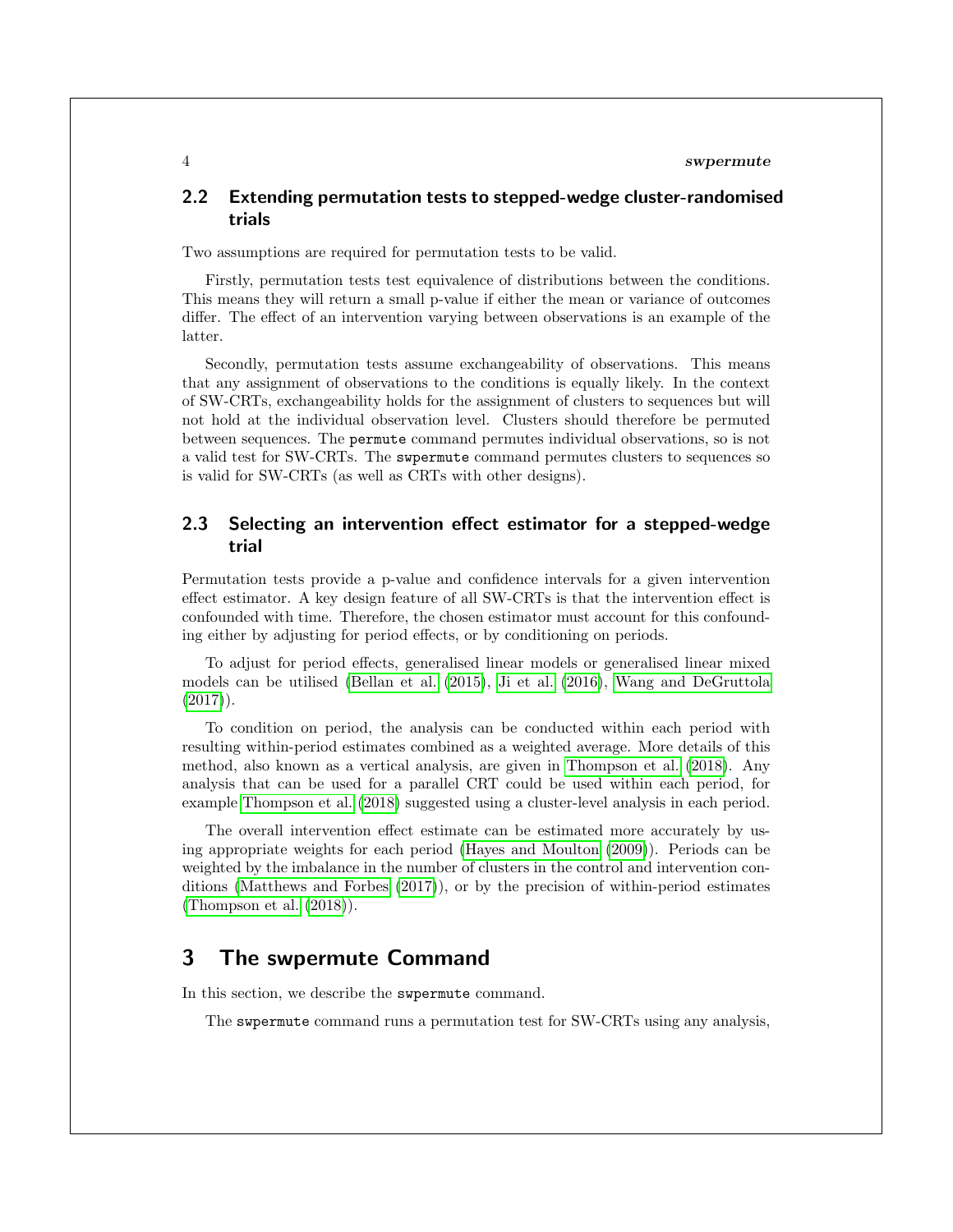specified by the user, to estimate the intervention effect. The algorithm identifies sequences in the data and permutes clusters between these sequences. Like the permute command, swpermute performs Monte-Carlo permutations with replacement. The specified analysis can be run either across all periods in the study or within each period with results combined as a weighted average. Users can specify hypothesised intervention effects to construct confidence intervals.

#### 3.1 Data requirements

The swpermute command requires specification of a clustering variable identified in cluster(), a period variable identified in period(), and an intervention variable identified in intervention(): together these variables define the design of the trial. The intervention must be specified as a binary variable where 0 and 1 represent the control and intervention conditions, respectively. All observations within each value of cluster() must have the same value of intervention() in each period() or the command will return an error. If the intervention variable contains missing values for all observations in a period in a cluster, then this is assumed to be part of the sequence, for example as a washout period, and the missing value will be permuted. Otherwise, observations with intervention() missing will be excluded from the analysis.

The data should be in long format, with observations in each period given in different rows of the data.

#### 3.2 Syntax

The syntax of the swpermute command is as follows:

```
swpermute exp , cluster(varname) period(varname) intervention(varname)
   \sqrt{2}reps(\#) left|right strata(varlist) saving(filename, ...) null(numlist)
   outcome(varname) withinperiod weightperiod(weightperiod) nodots
   \underline{\texttt{level}}(\#) seed(\#) ] : \emph{command}
```
exp specifies the result to be collected from results stored by the execution of command. Examples are  $r(\mu 1) - r(\mu 2)$  the mean difference estimated by ttest, or b[varname] a coefficient estimate from a regression model.

- cluster(varname) specifies the variable identifying the clusters. cluster() is required and must be a numeric variable. Observations with cluster() missing will be excluded from the analysis.
- period(varname) specifies the variable identifying the periods. period() is required and must be a numeric variable. Observations with period() missing will be excluded from the analysis.

intervention (*varname*) specifies the variable identifying the intervention assignment.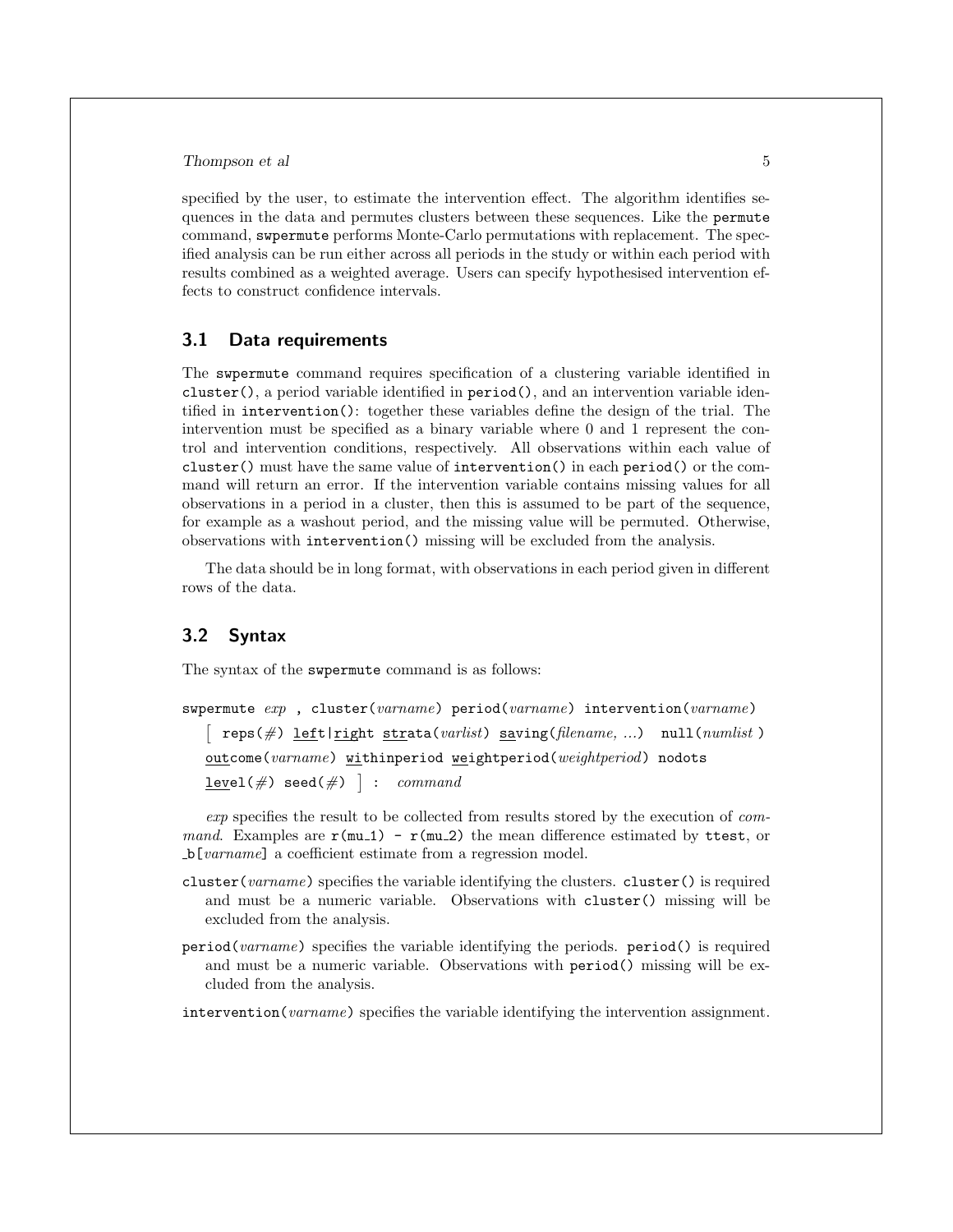intervention() is required and must be a binary variable. Treatment of missing values is described above.

 $reps(\#)$  specifies the number of permutations to perform. The default is  $reps(500)$ .

- left|right requests that one-sided p-values be computed. If left is specified, the p-value reported is the proportion of permutations where exp gives a value less than or equal to the observed value. If right is specified, the p-value reported is the proportion of permutations where  $exp$  gives a value greater than or equal to the observed value. The default is two-sided p-values, where the p-value reported is the proportion of permutations where  $exp$  is the same or further from zero than the observed value.
- strata(*varlist*) specifies that the permutations be performed within each stratum defined by the values of *varlist*. This option should be used if randomisation of clusters was stratified [\(Ernst](#page-13-3) [\(2004\)](#page-13-3)).
- saving (filename, ...) creates a Stata file (.dta file) consisting of a row for each permutation for each value in null(). The file consists of three variables containing the null() value being tested, the observed value of *exp* for that null value, and values of exp for each permutation. A new filename is required unless replace is specified. The option double specifies that results should be stored in double precision, the default is to store results as float. The option every  $(\#)$  writes results to file every  $#$  permutations. This will allow recovery of partial results should the command not complete running.
- null(*numlist*) specifies a list of values to test as the null hypothesis. For each value specified, the value will be subtracted from the variable specified in outcome() if the variable defined in intervention() is equal to 1. The permutation test is run on this modified dataset to calculate a p-value. The random number seed is reset for each value tested. This option should only be used with cluster-period level or continuous outcomes. The null values are assumed to be on the same scale as the outcome (e.g. risk differences if the outcomes are cluster-period risks). Ratios such as risk ratios, or odds ratios should be given on the log scale. The default is null(0). When values other than the default are specified the option outcome (varname) is required.
- outcome(varname) specifies the variable identifying the outcome. This option is only required when  $null(numlist)$  is specified with numlist  $!= 0$ . outcome() is assumed to be on the same scale as the values specified in null(). For example, outcome() should contain risks if null() gives risk differences, or log risks if null() gives log risk ratios.
- withinperiod specifies that a within-period analysis should be performed. command is run within each unique value of the variable specified in period() and the resulting values of exp are combined as a weighted average using the weights specified in weightperiod().

weightperiod(weightperiod) specifies the weights to be used if withinperiod is speci-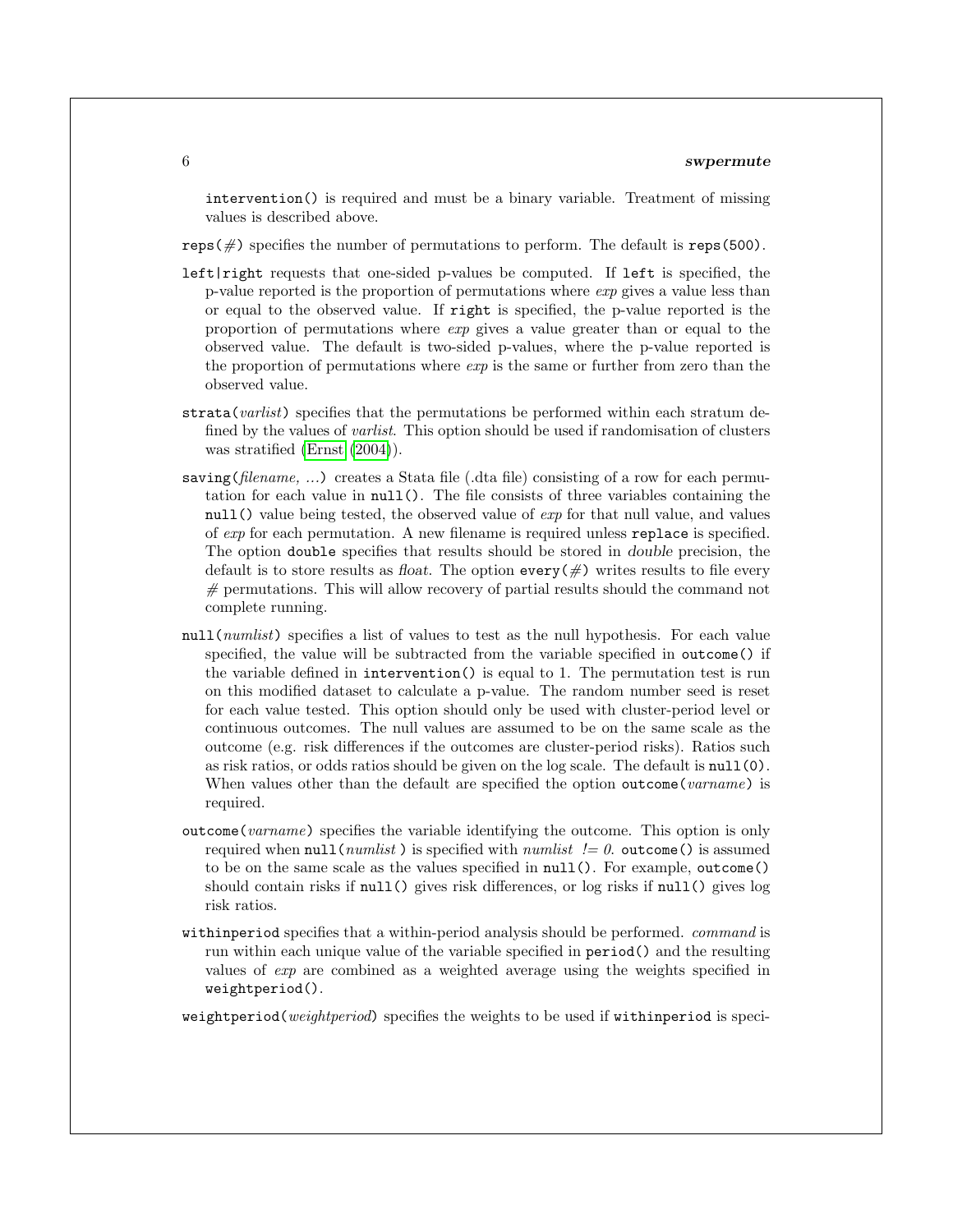Thompson et al  $\qquad \qquad$  7

fied. This option is only required when withinperiod is specified and is one of the following:

weightperiod(none): each period is given equal weight, so the weight  $w<sub>i</sub> = 1$  for all periods j.

weightperiod(N): periods are weighted by the number of clusters in the control and intervention conditions as:

$$
w_j = \left(\frac{1}{s_{oj}} + \frac{1}{s_{1j}}\right)^{-1}
$$

where  $s_{0j}$  and  $s_{1j}$  are the numbers of clusters in the control condition and intervention condition respectively in period j. This is the default and is recommended if the total variance is not expected to vary between periods [\(Matthews and Forbes](#page-13-9)  $(2017)$ .

weightperiod(variance  $exp<sub>2</sub>$ ): each period is weighted by the inverse of the statistic  $exp<sub>2</sub>$  stored by the execution of *command*. That is

$$
w_j = exp_{2j}^{-1}
$$

 $exp_{2j}$  is assumed to be the variance of the estimate from the jth period. This specification is suggested by [Thompson et al.](#page-14-1) [\(2018\)](#page-14-1) when the variance of the outcome is expected to vary between periods.

- nodots suppresses display of the dots at the completion of each permutation. By default, one . is displayed for each successful permutation. A red x is displayed if command returns an error or if the statistic in  $exp$  is missing for a permutation.
- level( $\#$ ) specifies the confidence level, as a percentage, for the confidence interval of the p-value. The default is level(95) or as set by set level; see [U] 20.7 Specifying the width of confidence intervals.

 $\sec(4)$  sets the random-number seed. Specifying this option is equivalent to typing:

set seed  $#$ 

prior to calling swpermute. If no seed is specified, swpermute will return different results each time it is run due to the random selection of permutations.

## 3.3 Stored results

swpermute stores the following in  $r()$ :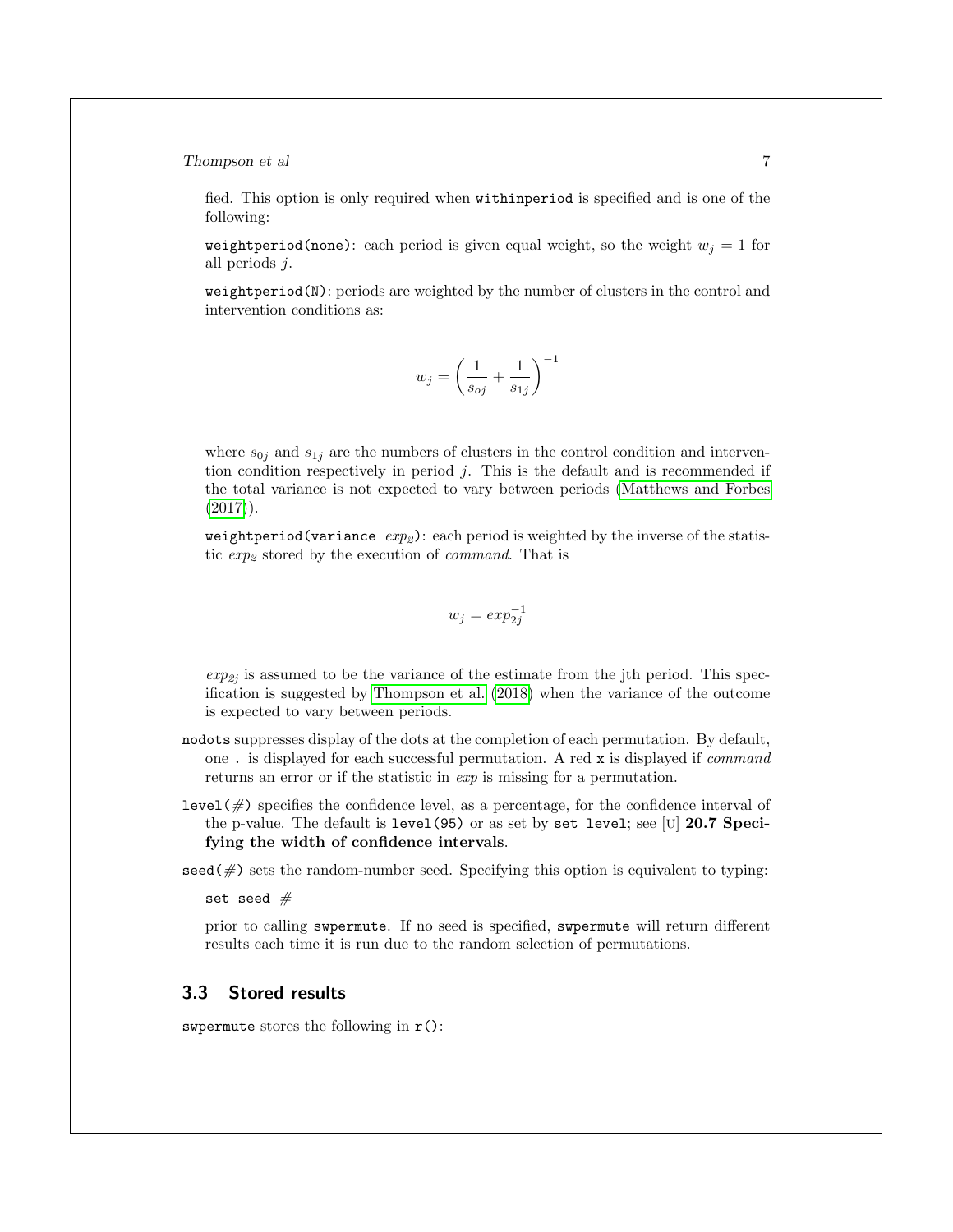| Scalars              |                                                                                           |
|----------------------|-------------------------------------------------------------------------------------------|
| $r(N_c)$ luster)     | number of clusters                                                                        |
| $r(N_$ strata)       | number of strata if strata option has been used                                           |
| $r$ (obs_value)      | value of <i>exp</i> observed in the data                                                  |
| $r(N_{\text{reps}})$ | number of permutations                                                                    |
| Matrices             |                                                                                           |
| $r$ (design)         | a matrix of 0 and 1 values showing the design of the SW-CRT                               |
|                      | $r(\text{obs-period})$ value of $exp$ observed in the original data within each period if |
|                      | a within-period analysis is specified                                                     |
| r(p)                 | p-values with their confidence intervals for each null value                              |

## 3.4 The Dialog Box

The swpermute command can be used both as a coded command, and through a dropdown dialog box as shown in the appendix. To install the dialog box run the following commands:

- . window menu append submenu "stUser" "&Cluster RCTs"
- . window menu append item "Cluster RCTs" "Permute for stepped-wedge trials (&swpermute)" "db swpermute"
- . window menu refresh

Running these commands from within Stata will only install the dialog box for the current session of Stata. To install the menus permanently, place the above commands into your profile.do file. See [U] [GSW] B.3, [U] [GSM] B.1, or [U] [GSWU] B.1 Executing commands every time Stata is started for more details on how to do this.

## <span id="page-7-0"></span>4 Example

To demonstrate the use of swpermute we will use data from an SW-CRT conducted in Brazil that assessed the impact of switching to a new tuberculosis (TB) diagnostic test called Xpert MTB/RIF from the standard test, sputum smear microscopy. We will focus on a secondary outcome of the proportion of patients with a bacterial confirmation of their TB diagnosis [\(Trajman et al.](#page-14-3) [\(2015\)](#page-14-3)). These examples use real trial data, but the data cannot be provided with the command. Instead, a simulated dataset is included that closely mimics the characteristics of these trial data, but will not reproduce these example results.

The trial included 14 laboratories (clusters). At initiation of the study, all laboratories were using sputum smear microscopy to diagnose TB. Following a month of baseline data collection, the Xpert test was rolled out to two randomly assigned laboratories each month, so that 7 months later, all laboratories were using the Xpert test. The dataset contains 3,924 patients; their type of diagnosis was recorded as either clinical (with a negative test or no test done), or bacterially confirmed. The Xpert test was used to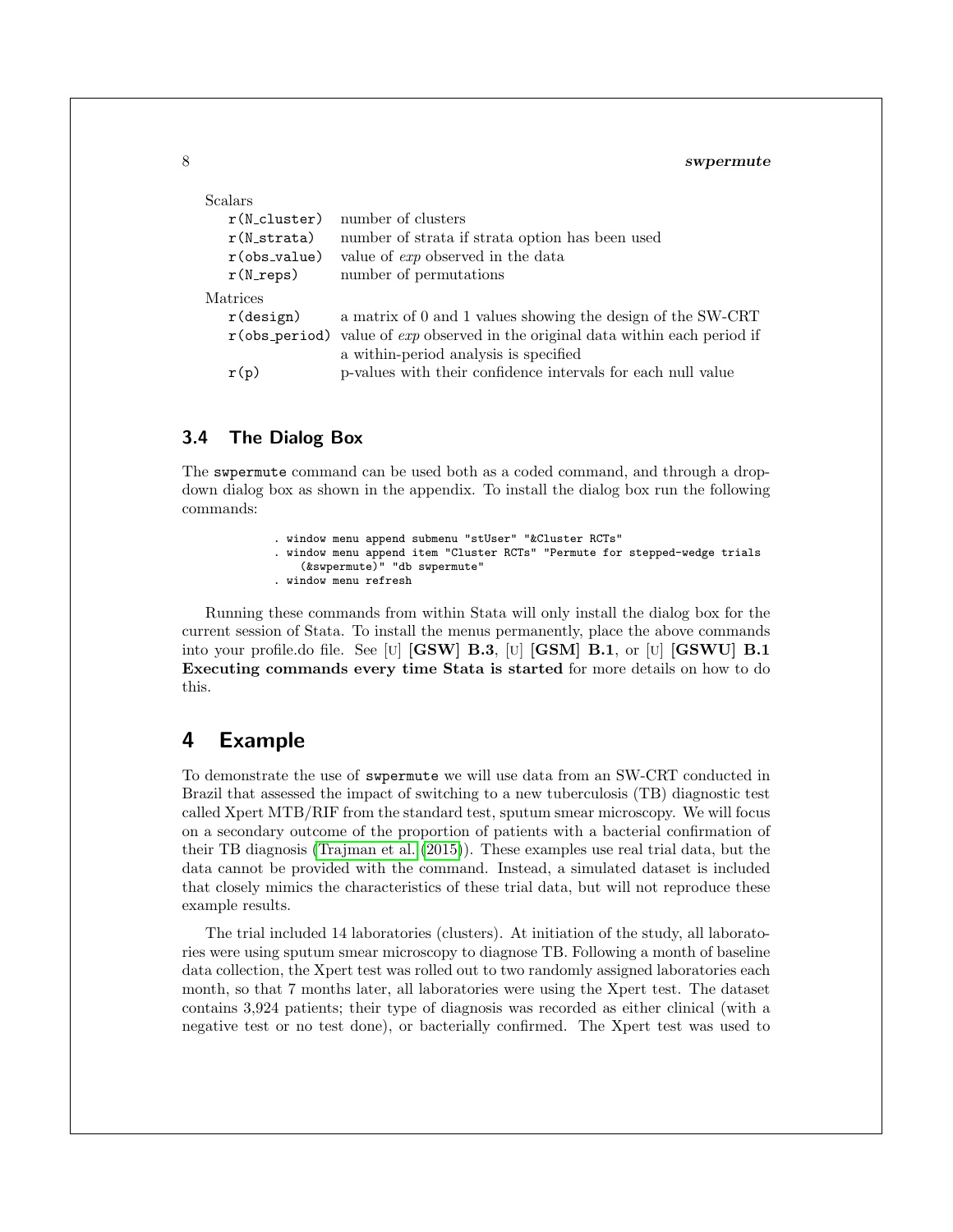diagnose 2,147 (55%) patients. Across both trial arms 2,833 (72%) had a confirmed TB diagnosis.

The output below describes the dataset.

| Contains data from TBdiagnostic.dta |         |         |              |                                         |
|-------------------------------------|---------|---------|--------------|-----------------------------------------|
| obs:                                | 3,924   |         |              |                                         |
| vars:                               | 6       |         |              | 5 Oct 2018 15:33                        |
| size:                               | 27,468  |         |              |                                         |
|                                     | storage | display | value        |                                         |
| variable name                       | type    | format  | label        | variable label                          |
| lab                                 | byte    | %8.0g   |              | ID of laboratory                        |
| patientid                           | int     | %9.0g   |              |                                         |
| study_month                         | byte    | %8.0g   |              | Study month                             |
| arm                                 | byte    | %8.0g   | armlbl       | Intervention status                     |
| fav outcome                         | byte    | %10.0g  | favoutlbl    |                                         |
|                                     |         |         |              | Treatment outcome of individual         |
| confirmed                           | byte    | %11.0g  | confirmedlbl |                                         |
|                                     |         |         |              | Laboratory confirmation of TB diagnosis |

Sorted by: lab study\_month

. list in 1/5

.

|    | lab | patien~d | $study - h$ | arm   | fav_outc~e | confirmed   |
|----|-----|----------|-------------|-------|------------|-------------|
| 1. |     |          |             | smear | favourable | unconfirmed |
| 2. |     | 2        |             | smear | poor       | confirmed   |
| 3. |     | 3        |             | smear | favourable | confirmed   |
| 4. |     | 4        |             | smear | poor       | confirmed   |
| 5. |     | 5        |             | smear | favourable | confirmed   |

Each row gives the diagnosis type, confirmed, of a patient. lab identifies which laboratory they were diagnosed in and so assigns the patient to a cluster. study month identifies which month of the study they were diagnosed in, and arm identifies whether the laboratory was using smear microscopy or the Xpert diagnostic at the time of diagnosis.

We will explore two analyses with permutation tests: the first will use a generalised linear mixed model with a permutation test, the second will demonstrate a within-period analysis.

#### 4.1 Example 1: Generalised linear mixed model

A mixed-effect logistic regression, adjusting for period effects as a fixed categorical variable and with a random intercept for cluster, can be used in combination with a permutation test to analyse this trial, as shown below.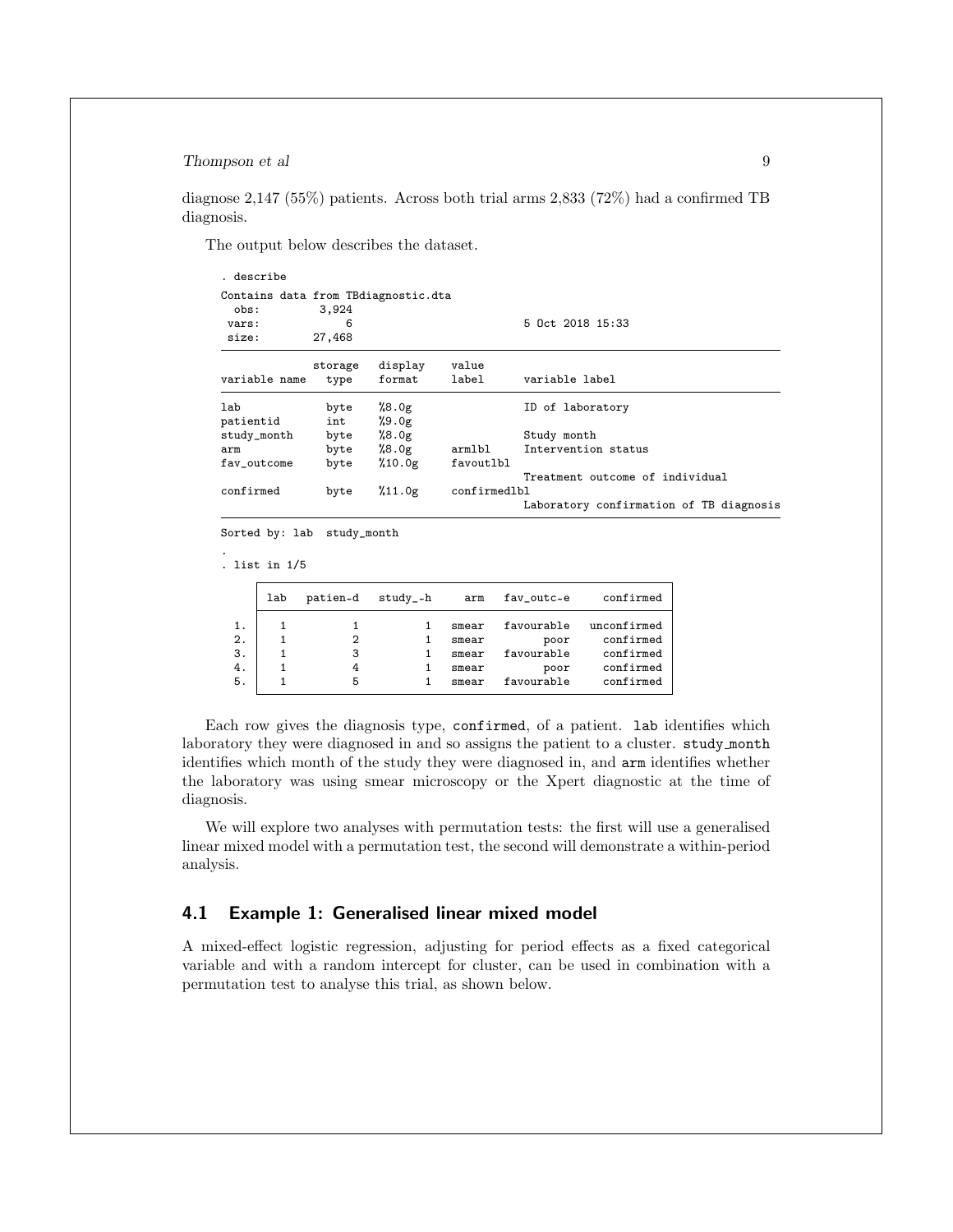```
. swpermute _b[arm], cluster(lab) period(study_month) intervention(arm) /*<br>> */ reps(1000) seed(20255) nodots: /*
       > */ reps(1000) seed(20255) nodots: /*
       > */ melogit confirmed i.study_month arm || lab :
Monte Carlo permutation results
   command: melogit confirmed i.study_month arm || lab :
  statistic: _b[arm]
    design:
           freq 1 2 3 4 5 6 7 8
             2 0 0 0 0 0 0 0 1
             2 0 0 0 0 0 0 1 1
             2 0 0 0 0 0 1 1 1
             2 0 0 0 0 1 1 1 1
             2 0 0 0 1 1 1 1 1
             2 0 0 1 1 1 1 1 1
             2 0 1 1 1 1 1 1 1
statistic | obs_value  null  c  n  p [95% Conf. Interval]
   _b[arm] .4155579 0 2 1000 0.0020 .0002423 .0072058
```
Note: confidence interval is with respect to p p-value is two-sided

swpermute shows the design-pattern matrix of the trial to allow users to check that sequences have been correctly identified. Each row represents a unique sequence of allocations observed within the data, each column represents a period. For each sequence and period, a 0 or 1 is shown representing the intervention condition of clusters in that sequence in that period. The left-most column shows the number of clusters assigned to each sequence.

The table below this gives the results of the permutation test. First, we see the intervention effect estimate observed in the data (obs value), then the null hypothesis being tested (null). The third column  $(c)$  gives the number of permutations with a value of exp the same or more extreme than the observed value and the fourth column (n) gives the total number of permutations successfully completed.

The intervention effect estimate is the value estimated by the melogit command (odds ratio =  $\exp(0.42) = 1.52$ ).

Only 2/1000 permutations gave a result the same or more extreme than that observed, giving the p-value  $2/1000 = 0.002$  shown in column 5 (p). This analysis suggests that there is strong evidence that the Xpert test increases the odds of a confirmed diagnosis.

The last two columns give a two-sided 95% confidence interval for the p-value that indicates the level of uncertainty around the p-value from the random selection of permutations. In this example, the interpretation of the p-value does not substantively change for values within this interval. Where interpretation would alter for different values within the interval, the analysis should be rerun with a larger number of permutations.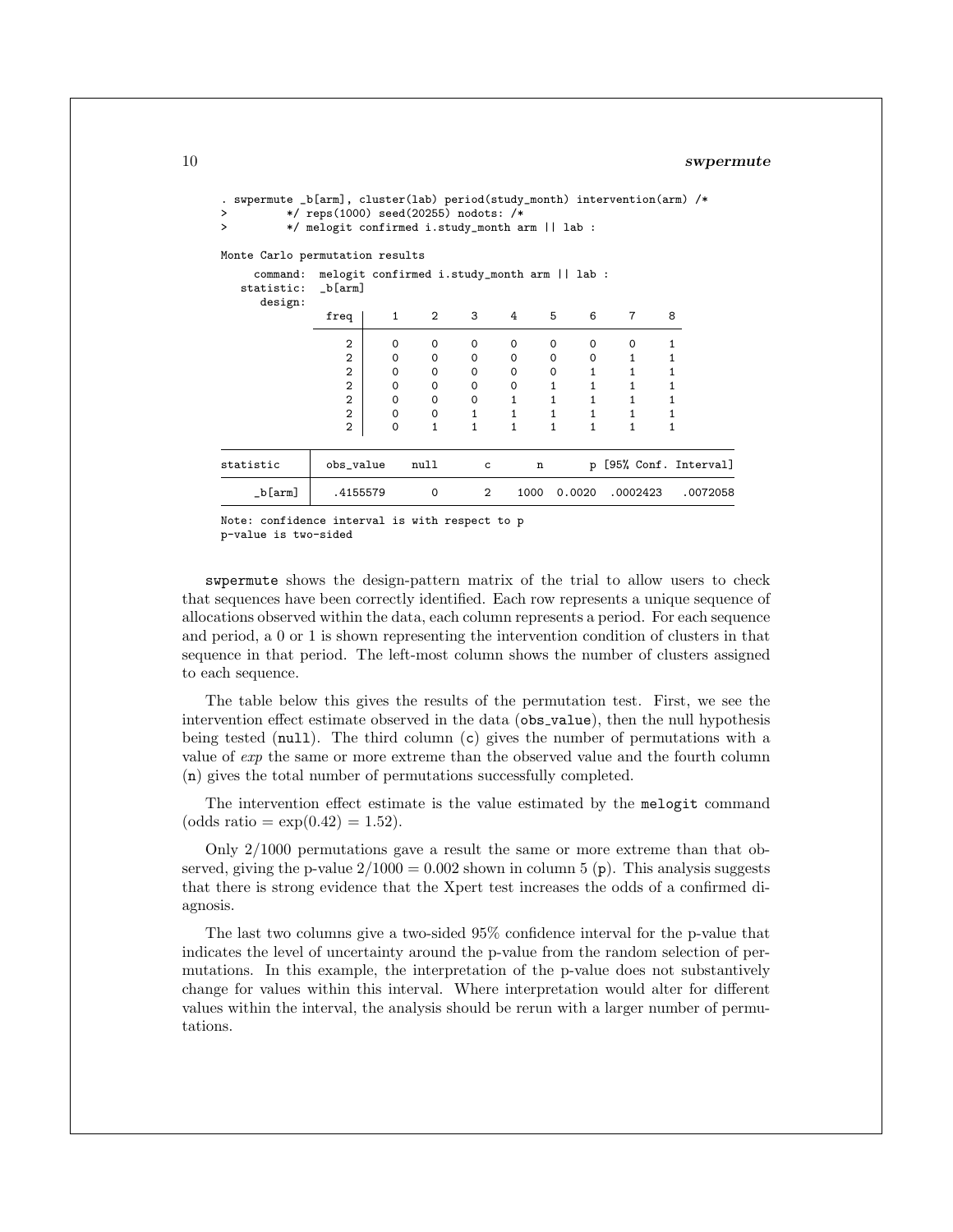### <span id="page-10-0"></span>4.2 Example 2: Within-period analysis and generating confidence intervals

In our second example, we will use a within-period analysis to calculate the difference in the risk (the proportion) of a confirmed diagnosis using a cluster-level analysis within each period, and we show how to construct confidence intervals.

First, we calculate the proportion of confirmed diagnoses in each cluster-period by collapsing the data. We run swpermute with regress as the command to calculate a risk difference and its variance. We select the withinperiod option to run the regression within each period, and set the period weights as variance weights.

| . collapse (mean) risk_confirmed = confirmed, by(lab study_month arm)                           |                                           |              |              |              |              |              |              |              |              |                                                                        |
|-------------------------------------------------------------------------------------------------|-------------------------------------------|--------------|--------------|--------------|--------------|--------------|--------------|--------------|--------------|------------------------------------------------------------------------|
| swpermute _b[arm], cluster(lab) period(study_month) intervention(arm) /*<br>$\bullet$<br>><br>> | */ reps(1000): regress risk_confirmed arm |              |              |              |              |              |              |              |              | */ seed(9845) withinperiod weightperiod(variance _se[arm]^2) nodots /* |
| Warning: study_month = 1 not included in analysis. Clusters all in one condition                |                                           |              |              |              |              |              |              |              |              |                                                                        |
| Warning: study_month = 8 not included in analysis. Clusters all in one condition                |                                           |              |              |              |              |              |              |              |              |                                                                        |
| Monte Carlo permutation results                                                                 |                                           |              |              |              |              |              |              |              |              |                                                                        |
| command:<br>statistic:<br>design:                                                               | regress risk_confirmed arm<br>$_b[arm]$   |              |              |              |              |              |              |              |              |                                                                        |
|                                                                                                 | freq                                      | $\mathbf{1}$ | 2            | 3            | 4            | 5            | 6            | 7            | 8            |                                                                        |
|                                                                                                 | $\mathbf{2}$                              | 0            | 0            | 0            | 0            | 0            | $\mathbf 0$  | 0            | 1            |                                                                        |
|                                                                                                 | $\overline{2}$                            | 0            | 0            | 0            | 0            | 0            | 0            | $\mathbf{1}$ | $\mathbf{1}$ |                                                                        |
|                                                                                                 | $\overline{2}$                            | 0            | 0            | 0            | 0            | 0            | $\mathbf{1}$ | $\mathbf{1}$ | 1            |                                                                        |
|                                                                                                 | $\overline{2}$                            | 0            | 0            | 0            | 0            | $\mathbf{1}$ | $\mathbf{1}$ | $\mathbf{1}$ | $\mathbf{1}$ |                                                                        |
|                                                                                                 | $\overline{2}$                            | 0            | 0            | 0            | $\mathbf{1}$ | $\mathbf{1}$ | $\mathbf{1}$ | $\mathbf{1}$ | 1            |                                                                        |
|                                                                                                 | $\overline{2}$                            | $\mathbf 0$  | 0            | 1            | $\mathbf{1}$ | $\mathbf{1}$ | $\mathbf{1}$ | $\mathbf{1}$ | $\mathbf{1}$ |                                                                        |
|                                                                                                 | $\overline{2}$                            | $\mathbf 0$  | $\mathbf{1}$ | $\mathbf{1}$ | $\mathbf{1}$ | $\mathbf{1}$ | $\mathbf{1}$ | $\mathbf{1}$ | $\mathbf{1}$ |                                                                        |
| Within period Estimates and Weights:                                                            |                                           |              |              |              |              |              |              |              |              |                                                                        |
|                                                                                                 | Estimate                                  |              | Weight       |              |              |              |              |              |              |                                                                        |
| study_month:2                                                                                   | 0.0401                                    |              | 0.0581       |              |              |              |              |              |              |                                                                        |
| study_month:3                                                                                   | 0.0998                                    |              | 0.1787       |              |              |              |              |              |              |                                                                        |
| study_month:4                                                                                   | 0.0334                                    |              | 0.1329       |              |              |              |              |              |              |                                                                        |
| study_month:5                                                                                   | 0.1512                                    |              | 0.1835       |              |              |              |              |              |              |                                                                        |
| study_month:6                                                                                   | 0.1362                                    |              | 0.2714       |              |              |              |              |              |              |                                                                        |
| study_month:7                                                                                   | 0.0909                                    |              | 0.1753       |              |              |              |              |              |              |                                                                        |
| statistic                                                                                       | obs_value                                 |              | null         | c            | n            |              |              |              |              | p [95% Conf. Interval]                                                 |
| $_b[arm]$                                                                                       | .1052611                                  |              | $\Omega$     | 50           | 1000         |              | 0.0500       | .0373354     |              | .0653905                                                               |

Note: confidence interval is with respect to p p-value is two-sided

We are warned that study month 1 and study month 8 are not included in this analysis. All clusters are in the same condition during these periods, so an intervention effect cannot be calculated.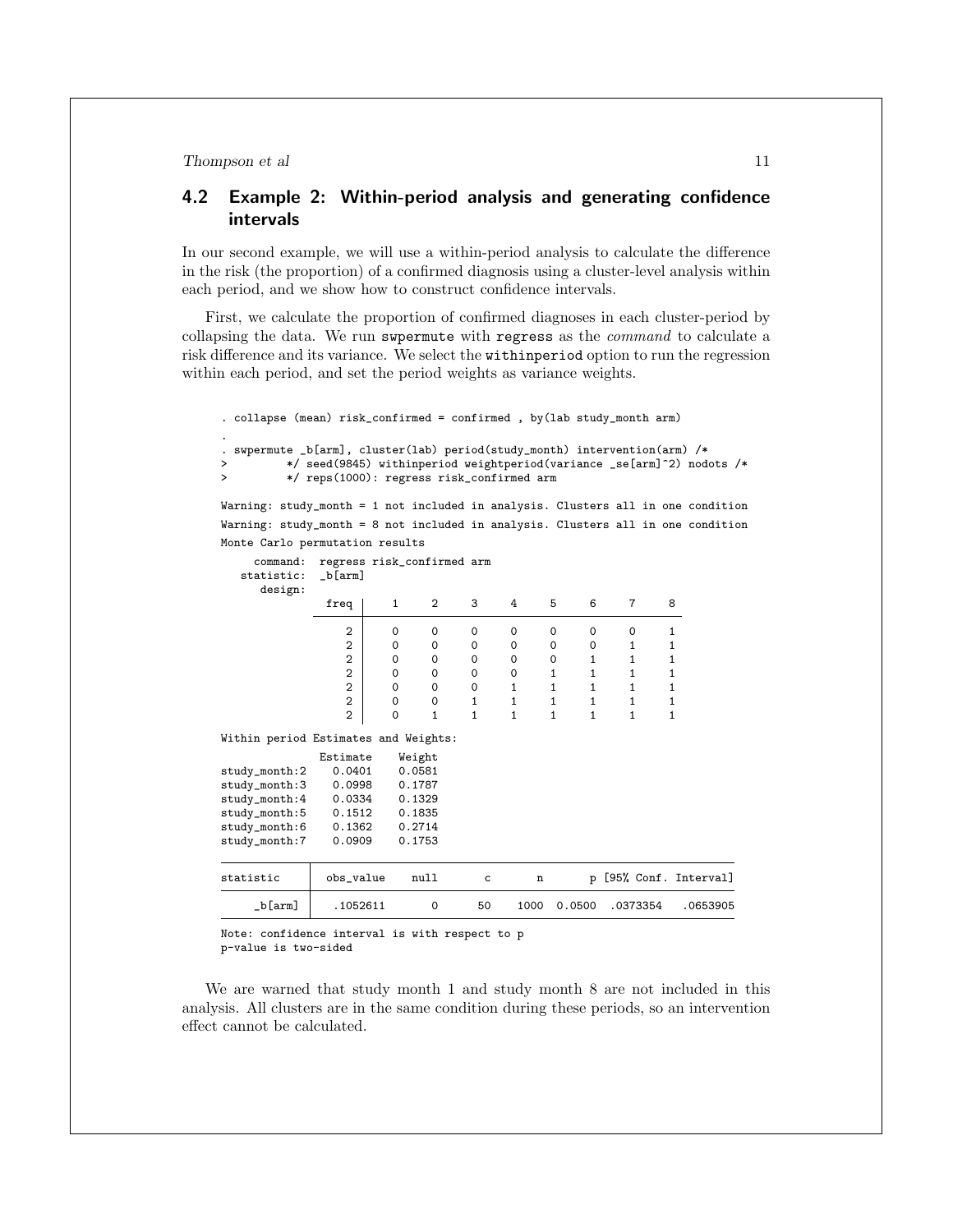The command displays a list of effect estimates and weights for each period in the study. Greatest weight is given to study month 6, despite the imbalance in clusters in the control and intervention conditions. This is because there was less variability in the cluster-level outcomes during this period leading to a lower variance for the estimated intervention effect.

The observed value in the table of results is the weighted average of these periodspecific estimates. The percentage of patients with a confirmed diagnosis was 10.5% higher in patients diagnosed with the Xpert test compared to patients diagnosed with smear microscopy, and there is some evidence against the intervention having no effect  $(p=0.05)$ .

Next, we demonstrate the construction of 95% confidence intervals. Initial estimate of the confidence interval boundaries can be found by assuming that the intervention effect estimate follows a normal distribution and using the p-value to estimate a standard error as follows:

```
. * Estimate standard error
. display .1052611 / invnorm( 1 - 0.0500 / 2 )
.05370563
.
. * Initial lower bound of 95% CI:
. display .1052611 - 1.96 * .0537
9.100e-06
. * Initial upper bound of 95% CI:
. display .1052611 + 1.96 * .0537
.2105131
```
Permutation tests are conducted to test these initial values. An example is shown below for the initial proposed upper boundary; the dialog boxes shown in the appendix replicate this example.

```
. swpermute _b[arm], cluster(lab) period(study_month) intervention(arm) /*
> */ seed(9845) withinperiod weightperiod(variance _se[arm]^2) nodots /*
> */ reps(1000) null(0.211) outcome(risk_confirmed): /*
         > */ regress risk_confirmed arm
```
Warning: study\_month = 1 not included in analysis. Clusters all in one condition Warning: study\_month = 8 not included in analysis. Clusters all in one condition Monte Carlo permutation results

| freq           |          | 2         | 3 | 4                          | 5 | 6 |   | 8 |
|----------------|----------|-----------|---|----------------------------|---|---|---|---|
| $\mathbf{2}$   | Ω        | 0         | 0 | 0                          | 0 | 0 | O |   |
| 2              | Ω        | 0         | 0 | 0                          | 0 | 0 |   |   |
| 2              | $\Omega$ | 0         | 0 | $\Omega$                   | 0 |   |   |   |
| $\overline{2}$ | ∩        | 0         | 0 |                            |   |   |   |   |
| $\overline{2}$ | ∩        | 0         | 0 |                            |   |   |   |   |
| $\overline{2}$ | ∩        | 0         |   |                            |   |   |   |   |
| $\overline{2}$ |          |           |   |                            |   |   |   |   |
|                |          | $_b[arm]$ |   | regress risk_confirmed arm |   |   |   |   |

Within period Estimates and Weights: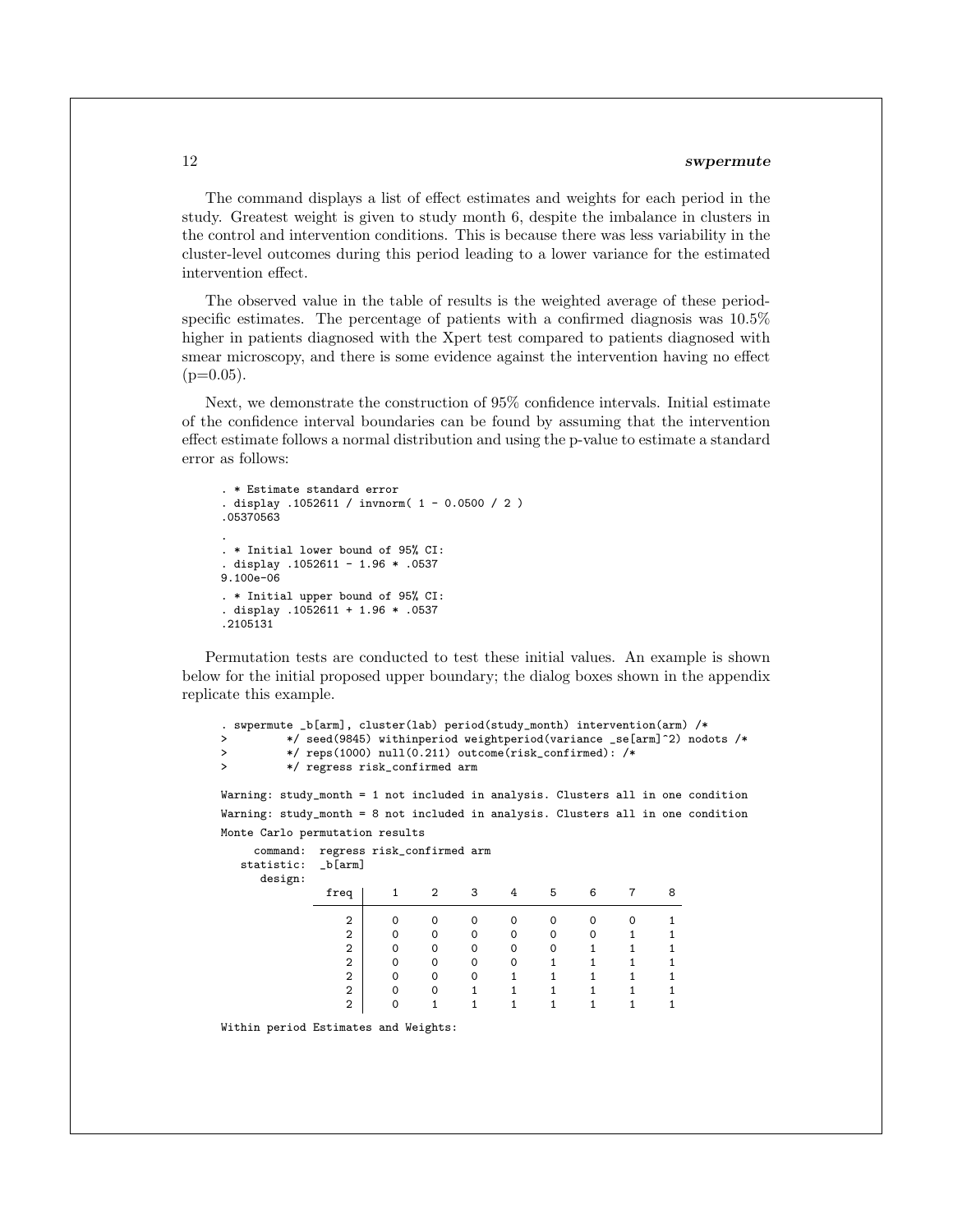|               | Estimate  | Weight |    |      |              |          |                      |
|---------------|-----------|--------|----|------|--------------|----------|----------------------|
| study_month:2 | 0.0401    | 0.0581 |    |      |              |          |                      |
| study_month:3 | 0.0998    | 0.1787 |    |      |              |          |                      |
| study_month:4 | 0.0334    | 0.1329 |    |      |              |          |                      |
| study_month:5 | 0.1512    | 0.1835 |    |      |              |          |                      |
| study_month:6 | 0.1362    | 0.2714 |    |      |              |          |                      |
| study_month:7 | 0.0909    | 0.1753 |    |      |              |          |                      |
| statistic     | obs value | null   | c  | n    | $\mathbf{D}$ |          | [95% Conf. Interval] |
| $_b[arm]$     | .1052611  | .211   | 26 | 1000 | 0.0260       | .0170528 | .0378651             |

Note: confidence interval is with respect to p p-value is two-sided

Depending on the p-value, the proposed boundary value is either increased or decreased until the boundary value with  $p > 0.05$  is identified. To identify the lower boundary in our example, the initial estimate was 0.00, which gives p=0.0500, so we tested a null value of -0.001 to see if a smaller value also fell with the 95% confidence interval. This has  $p=0.048$ , so the lower boundary is 0.00. For the upper boundary, the initial estimate of  $0.211$  gave p=0.026, well outside the 95% confidence interval. A null of 0.20 gave  $p=0.045$ , null=0.197 gave  $p=0.054$ , null=0.198 gave  $p=0.051$ , and lastly null=0.199 gave p=0.047: the largest value within the  $95\%$  confidence interval is 19.8%. Therefore our 95% confidence interval is (0.0%, 19.8%).

## 5 Concluding remarks

swpermute is an extension of the Stata command permute that permutes clusters between sequences and can perform within-period analyses. We also incorporated functionality to test non-zero null hypotheses to facilitate the construction of confidence intervals. Although this command has been designed for use with SW-CRTs, it can also be used with other trial designs such as parallel and crossover CRTs.

The command does, however, have limitations. Testing non-zero null hypothesis values is only available for continuous outcomes (including cluster–period level summaries). For other outcome types, the process involves manipulating the dataset to such a degree that we felt it was safer for the user to perform this themselves. For example, with a binary outcome, a risk difference cannot simply be subtracted from the outcome of 0 or 1. Whilst we have incorporated stratification of randomisation by a list of variables, some randomisation strategies, such as restricted randomisation, cannot be captured in this way [\(Moulton](#page-13-10) [\(2004\)](#page-13-10)). It is a limitation of permutation tests generally that confidence intervals construction is computationally intensive.

swpermute facilitates the use of robust analysis methods for an SW-CRT, making complex analysis easier to perform.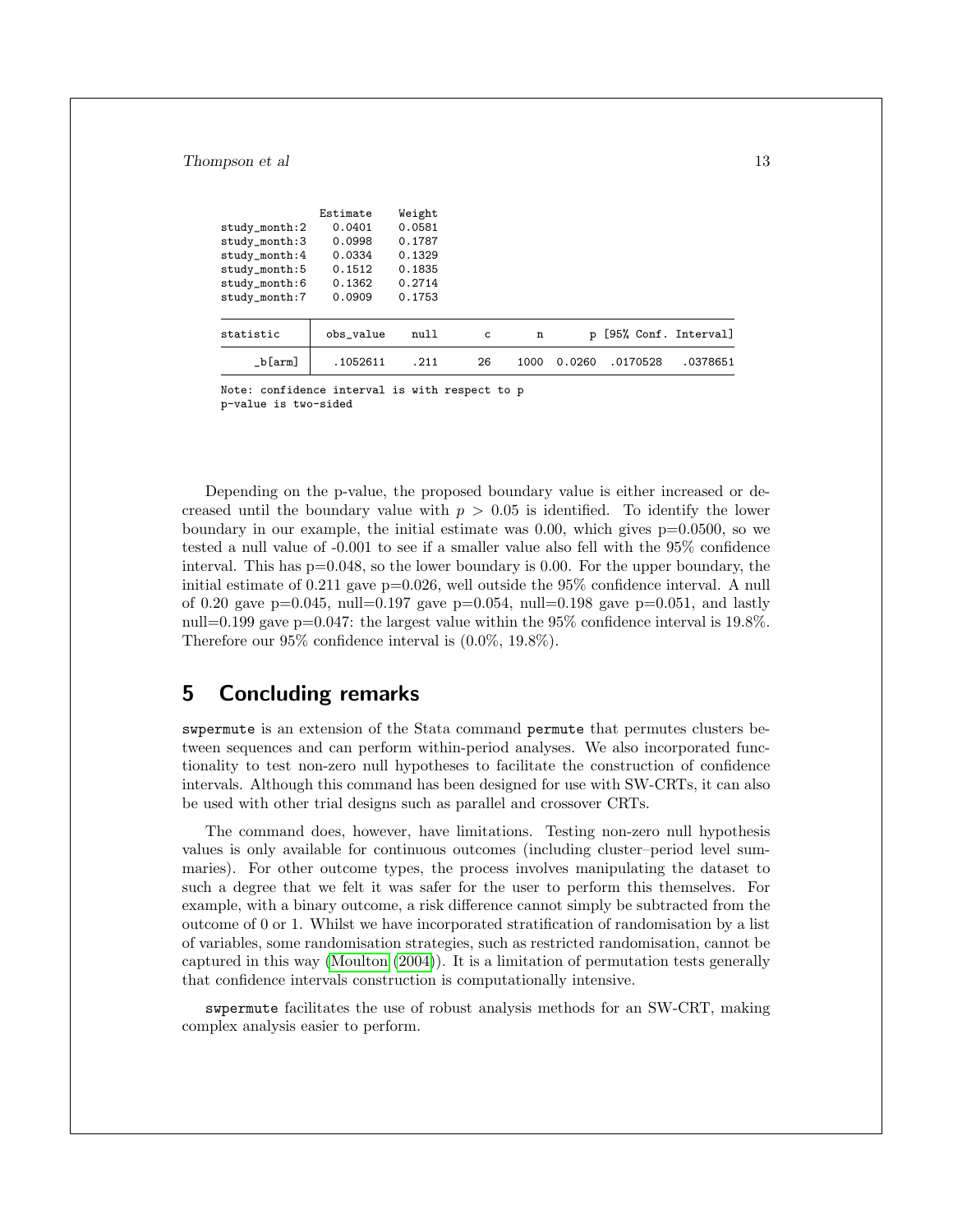## 6 Acknowledgments

The work was cofunded by the UK Medical Research Council (MRC) [MR/L004933/1- P27], and jointly funded by the MRC and the UK Department for International Development (DFID) under the MRC/DFID Concordat agreement and is also part of the EDCTP2 programme supported by the European Union [MR/K012126/1] and [MR/R010161/1].

We would like to thank Professor Anete Trajman, Dr Betina Durovni, Dr Valeria Saraceni, Professor Frank Cobelens, and Dr Susan van den Hof for allowing us to use data from their study to demonstrate the command.

## 7 References

- <span id="page-13-8"></span>Bellan, S. E., J. R. Pulliam, C. A. Pearson, D. Champredon, S. J. Fox, L. Skrip, A. P. Galvani, M. Gambhir, B. A. Lopman, T. C. Porco, L. A. Meyers, and J. Dushoff. 2015. Statistical power and validity of Ebola vaccine trials in Sierra Leone: a simulation study of trial design and analysis. The Lancet Infectious Disease 15(6): 703–710.
- <span id="page-13-1"></span>Eden, T., and F. Yates. 1933. On the validity of Fisher's z test when applied to an actual example of non-normal data. The Journal of Agricultural Science 23(1): 6–17.
- <span id="page-13-3"></span>Ernst, M. D. 2004. Permutation methods: A basis for exact inference. Statistical Science 19(4): 676–685.
- <span id="page-13-2"></span>Fisher, R. A. 1960. The Design of Experiments. 8th ed. Oliver and Boyd.
- <span id="page-13-6"></span>Good, P. 2006. Permutation, Parametric, and Bootstrap Tests of Hypotheses. Springer.
- <span id="page-13-4"></span>Hayes, R. J., and L. H. Moulton. 2009. Cluster Randomised Trials. 1st ed. USA: Chapman and Hall/CRC.
- <span id="page-13-5"></span>Ji, X., G. Fink, P. J. Robyn, and S. S. Small. 2016. Randomization inference for stepped-wedge cluster-randomised trials: An application to community-based health insurance. Annals of Applied Statistics .
- <span id="page-13-9"></span>Matthews, J. N. S., and A. B. Forbes. 2017. Stepped wedge designs: insights from a design of experiments perspective. Statistics in Medicine 36(24): 3772–3790.
- <span id="page-13-10"></span>Moulton, L. H. 2004. Covariate-based constrained randomization of group-randomized trials. Clinical Trials 1(3): 297–305.
- <span id="page-13-0"></span>Pitman, E. J. 1937. Significance tests which may be applied to samples from any populations. Supplement to the Journal of the Royal Statistical Society 4(1): 119– 130.
- <span id="page-13-7"></span>Rigdon, J., and M. G. Hudgens. 2015. Randomization inference for treatment effects on a binary outcome. Statistics in Medicine 34(6): 924–935.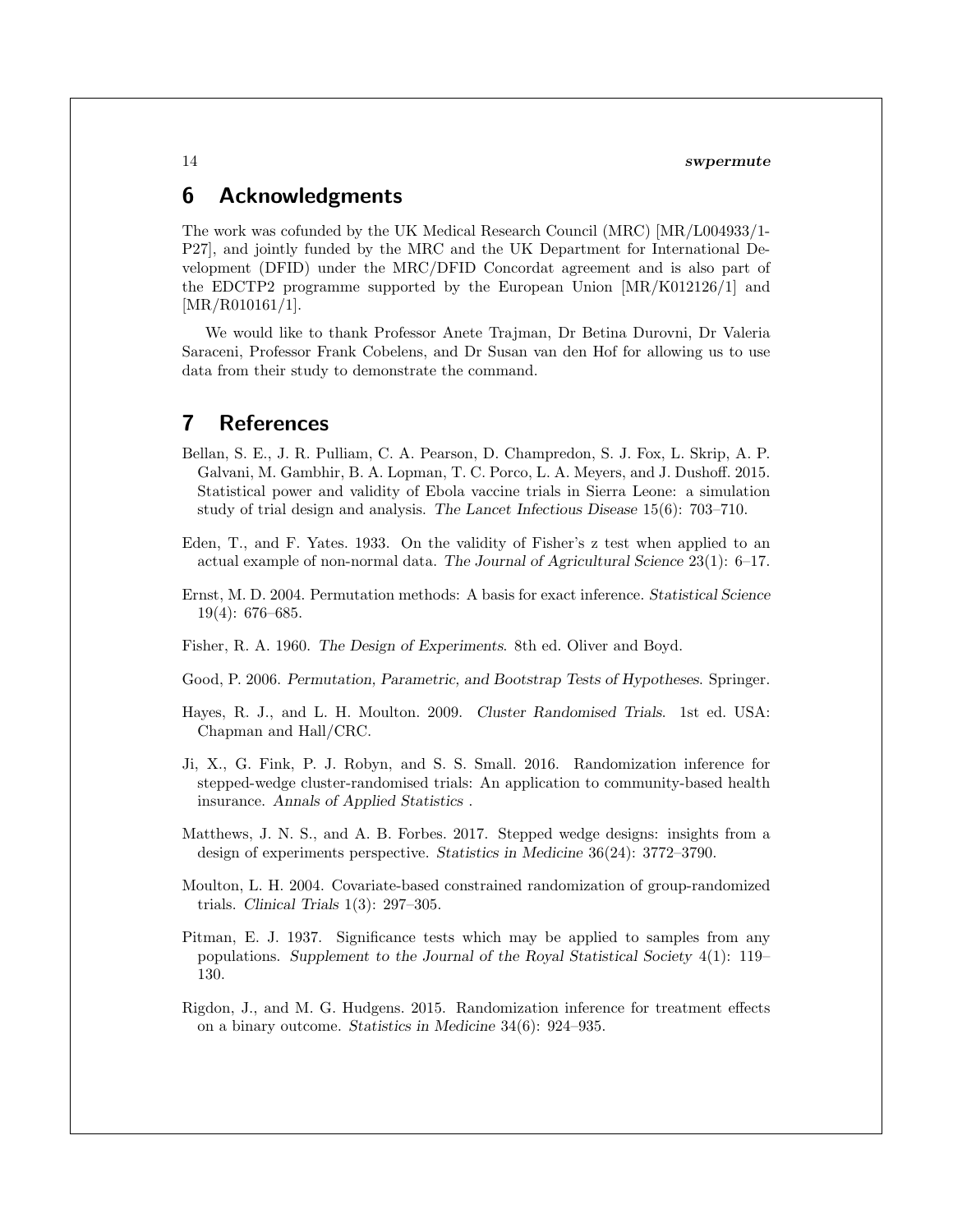- <span id="page-14-1"></span>Thompson, J. A., C. Davey, K. Fielding, J. Hargreaves, and R. J. Hayes. 2018. Robust analysis of stepped wedge trials using cluster-level summaries within periods. Statistics in Medicine 37: 2487–2500.
- <span id="page-14-0"></span>Thompson, J. A., K. Fielding, D. C, A. M. Aiken, J. Hargreaves, and R. J. Hayes. 2017. Bias and inference from misspecified mixed effect models in stepped wedge trial analysis. Statistics in Medicine 36(23): 3670–3682.
- <span id="page-14-3"></span>Trajman, A., B. Durovni, V. Saraceni, A. Menezes, M. Cordeiro-Santos, F. Cobelens, and S. Van den Hof. 2015. Impact on Patients' Treatment Outcomes of XpertMTB/RIF Implementation for the Diagnosis of Tuberculosis: Follow-Up of a Stepped-Wedge Randomized Clinical Trial. PLoS One 10(4): e0123252.
- <span id="page-14-2"></span>Wang, R., and V. DeGruttola. 2017. The use of permutation tests for the analysis of parallel and stepped-wedge cluster-randomized trials. Statistics in Medicine 36(18): 2831 – 2843.

#### About the authors

Jennifer Thompson is a statistician at the London School of Hygiene and Tropical Medicine, UK. She has a PhD in the design and analysis of stepped-wedge trials. Calum Davey is an Assistant Professor at the London School of Hygiene and Tropical Medicine, UK. Richard Hayes, Jame Hargreaves, and Katherine Fielding are Professors at the London School of Hygiene and Tropical Medicine, UK.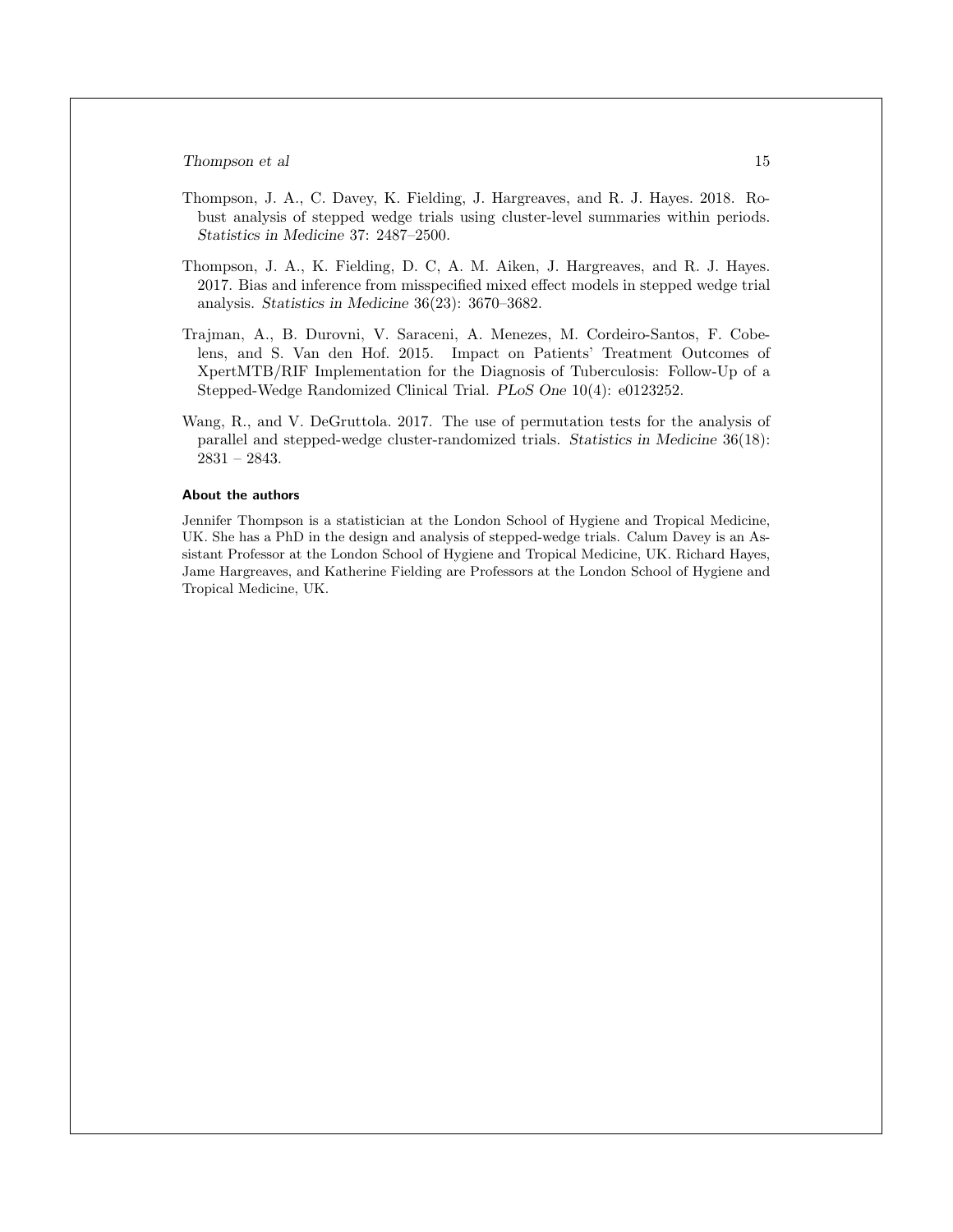# Appendix: Dialog boxes to run the example in section [4.2](#page-10-0)

| Main                           |                     | Options   Within-Period and Reporting |              |                   |              |
|--------------------------------|---------------------|---------------------------------------|--------------|-------------------|--------------|
|                                |                     |                                       |              |                   |              |
| Stata command to run:          |                     |                                       |              |                   |              |
| regress risk_confirmed arm     |                     |                                       |              |                   |              |
| <b>Statistical expression:</b> |                     |                                       |              |                   |              |
| [b[arm]                        |                     |                                       |              |                   |              |
| Permutations                   |                     |                                       |              |                   |              |
| Cluster                        |                     | Period                                |              | Intervention      |              |
| lab                            | $\checkmark$        | study_month                           | $\checkmark$ | arm               | $\checkmark$ |
|                                |                     |                                       |              |                   |              |
| $1000 \div$                    | <b>Replication:</b> |                                       |              |                   |              |
| Direction of comparison        |                     |                                       |              |                   |              |
| ● Two sided                    |                     | Left tail                             |              | <b>Right tail</b> |              |
|                                |                     |                                       |              |                   |              |